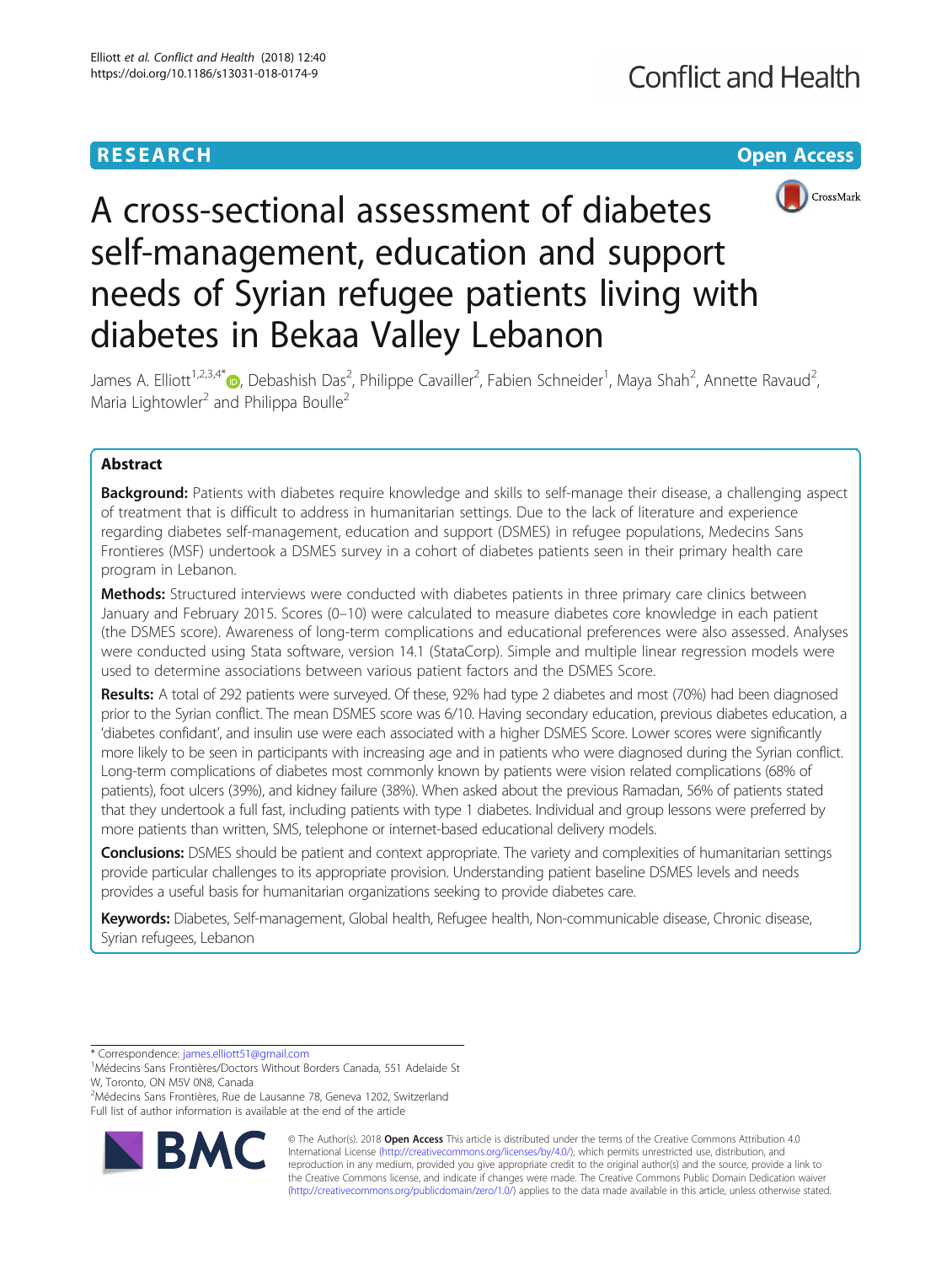# Background

Diabetes is a common reason of medical consultation for Syrian refugees [\[1,](#page-8-0) [2\]](#page-8-0). The prevalence of diabetes among Syrian adults before the ongoing crisis was estimated to be 9% [[3\]](#page-8-0). About 5,654,807 Syrians have fled to other countries in the region and registered as refugees as of April 2018. In 2014, the time of this study, the Bekaa Valley of Lebanon was the place of residence of 410,000 Syrian refugees registered with the United Nations High Commissioner for Refugees (UNHCR), 35% of the total number of Syrian refugees registered in Lebanon [[4](#page-8-0)]. Many Syrian refugees in Lebanon face poverty and food insecurity, complicating the management of diabetes [[5](#page-8-0)].

Médecins Sans Frontières (MSF) is an international, independent, medical humanitarian organization that responds to emergency situations and provides medical care to people in need affected by conflict, epidemics, natural disasters, and exclusion from healthcare [\[6](#page-8-0)]. MSF began an emergency medical intervention for Syrian refugees in Bekaa Valley, Lebanon in February 2012, including diabetes management.

#### Diabetes care in MSF clinics in Bekaa Valley Lebanon

Bekaa Valley is an agricultural region in Lebanon that directly borders western Syria. The region is predominately rural, with some small cities. The vast majority of residents are culturally and linguistically Arabic, and belong to Shiite, Sunni and various Christian religious denominations. MSF ran four primary care clinics in the Bekaa Valley at the time of this study, providing primary health care as well as diabetes and other non-communicable disease (NCD) management, mental health support, and mother and child health services. Diabetes care consisted of provision of free medications, including oral hypoglycaemic agents (OHAs) and human insulins, distribution of a limited number of blood glucose meters and test strips (primarily to patients taking insulin), nursing care, some patient education in the form of pamphlets and community health worker group lessons, and limited laboratory investigations. General practitioners provided the routine care with support from nurses. Clinics scheduled patients with NCDs for appointments on specific days of the week. Most patients visited the clinic at least once per month. At the end of 2014, a total of 1030 patients diagnosed with diabetes were in active follow up in MSF primary care clinics in Bekaa Valley. Of these, 51 had type 1 diabetes and 979 had type 2 diabetes.

# Diabetes self-management education and support: Important in all contexts

It is critical for people with diabetes to understand how to self-manage their condition [\[7\]](#page-8-0). Patient-related factors have the largest impact on blood glucose control [\[8](#page-8-0)]. Therefore patients with diabetes must be supported to monitor and control factors that influence blood glucose to the best of their abilities in order to decrease the frequency of hyperglycaemia and hypoglycaemia and improve long-term outcomes. These factors include but are not limited to diet, medication, and physical activity [\[9](#page-8-0), [10\]](#page-8-0). As blood glucose volatility increases, so do the chances of severe complications, both acute and chronic  $[11–13]$  $[11–13]$  $[11–13]$  $[11–13]$  $[11–13]$ .

Diabetes Self-Management Education and Support (DSMES) refers to the education and support patients need for diabetes self-management. DSMES interventions focus on healthy eating, physical activity, prevention and management of hypo−/hyperglycemia, prevention and surveillance of complications, and medication management, including insulin dose titration. DSMES encourages active patient participation in self-monitoring and decision making. Research has shown DSMES is a crucial determinant of health and quality of life for people living with diabetes [\[14,](#page-8-0) [15\]](#page-8-0), and it has been shown to be effective in low, middle and high income contexts [\[16,](#page-8-0) [17](#page-8-0)].

#### NCD and DSMES research in comparable populations

NCD research in both Jordan and Lebanon has examined the situation among Syrian refugees. In Jordan staff training, context-specific patient considerations, rapport with patients, and an understanding of the psycho-social-occupational context of patients were found to be enablers of effective NCD program implementation. Work by Gammouh et al. who found that newly diagnosed chronic diseases and lack of medications significantly contributed to depression of Syrian refugees living in Jordan. Thus the need for contextual understanding seems paramount. In Lebanon, research by Sethi et al. found volunteer refugee health workers effective in implementing community-based primary health activities for Syrian refugees living with NCDs, suggesting this may be a useful strategy where resources available for NCD care are limited [\[18](#page-8-0)–[21\]](#page-8-0).

Some DSMES studies exist in comparable refugee settings. A study of Syrian women living with diabetes before the Syrian conflict showed inadequate patient education and poor patient knowledge [[22\]](#page-8-0). In higher income Arab countries DSMES research is more common. Omani patients were found to have a lack of self-management knowledge and limited awareness of long-term diabetes complications [[23](#page-8-0)]. A study in the United Arab Emirates revealed similar findings [\[24\]](#page-8-0).

Structured DSMES programs, which have used a variety of modalities including face-to-face interviews, telephone based interventions, written educational material, classes and other means, have been shown to be effective for populations in the Middle East region [[25\]](#page-8-0). Different studies have demonstrated improved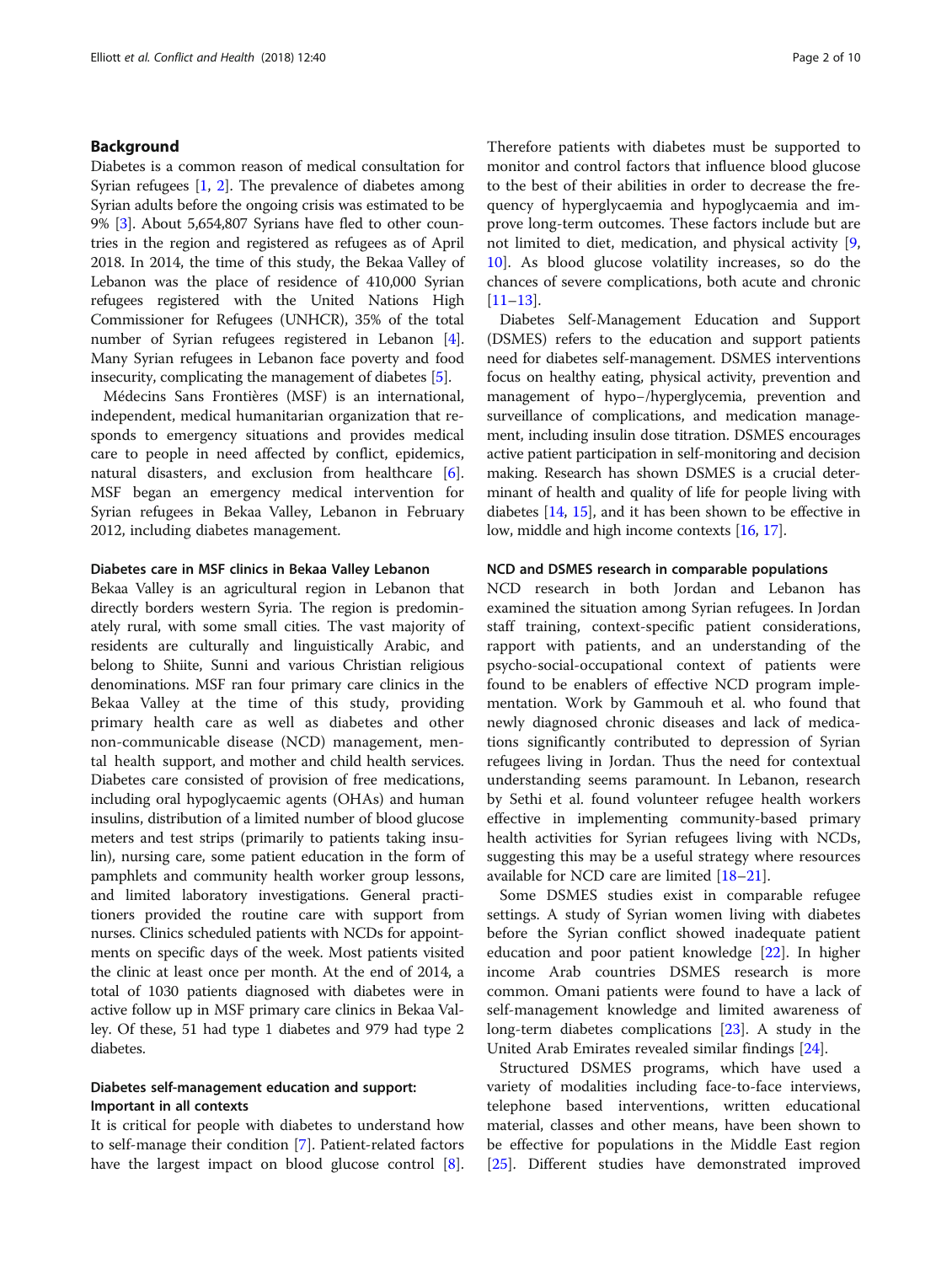patient knowledge and self-care [\[26](#page-8-0)], and improved glycaemic control and quality of life [[27\]](#page-8-0). .Iranian qualitative research has also highlighted the importance of addressing context specific socio-cultural factors in order to achieve optimal diabetes control [\[28\]](#page-8-0). These included stressors associated with the costs of treating diabetes, as well as expectations of the family and the health system regarding the behaviour, adherence and perceived burden of the patient living with diabetes. The literature also highlights DSMES innovations. In Iraq, a small but statistically significant trial used an SMS (text-message) education program to increase patient knowledge and reduce HbA1c, an indicator of overall blood glucose control [[29](#page-8-0)].

At the time of this study there was no peer reviewed published research on DSMES of Syrian refugees living with diabetes in Lebanon. The aim of this study was to conduct an assessment of patient needs related to DSMES in order to design adapted interventions that would improve patient self-care, coping skills, knowledge, health and quality of life.

# Methods

# Study design

A survey of patients receiving diabetes care in MSF Bekaa Valley clinics was performed. The sample frame was adult refugees of the Syrian conflict seeking care in 3 of the 4 facilities operated by MSF located in the Bekaa Valley region of Lebanon with type 1, type 2 or an indeterminate type of diabetes. One facility had to be excluded for security reasons. Content and design of the survey instrument was based on previous research  $[27, 28, 30, 31]$  $[27, 28, 30, 31]$  $[27, 28, 30, 31]$  $[27, 28, 30, 31]$  $[27, 28, 30, 31]$  $[27, 28, 30, 31]$  $[27, 28, 30, 31]$  $[27, 28, 30, 31]$  $[27, 28, 30, 31]$ . The initial version of the survey was piloted with 12 patients in one of the Bekaa Valley facilities, resulting in constructive adjustments. The final version of the survey included demographic, social, emotional, behavioural, diabetes history and educational needs/preferences components (Additional file [1](#page-7-0): Appendix S1).

# Inclusion and exclusion criteria

All adult Syrian refugees seeking care for diabetes in MSF clinics in Bekaa Valley Lebanon were eligible for the study. Patients aged under 18 years of age, those with gestational diabetes, and those who refused were excluded.

#### Sample size calculation

At the time approximately 1000 patients with diabetes were receiving care from MSF in Bekaa Valley Lebanon. Anticipating future research, this study aimed to detect a change of at least 20% improvement (or deterioration) in the DSMES score variable from baseline. Assuming an alpha error of 5%, and a statistical power of 80%; 107 individuals represent the minimum sample size for the detection of a 20% variation of this variable. Anticipating a 5% refusal rate and a 30% loss to follow-up, and planning on follow-up investigations, the final requirement for sample size was then of 146 individuals.

#### Survey administration

MSF recruited two data collectors (a nurse and a community member) who had been previously trained on survey administration. They were trained on the survey, and on basic diabetes education e.g. signs and symptoms of hyper/hypoglycaemia. The surveyors were instructed not to lead participants, not to give clues, and not to mime the correct answers. Data collectors then verbally administered the survey in Arabic, and in English if requested, in a private environment within the MSF clinic where they were receiving care. Data collection took place over a period of 21 days, from January 20th to February 12th 2015. All patients meeting inclusion criteria were opportunistically sampled in the clinics on days a data collector was present in clinic. Patients were asked to give written consent after the study aims and their right to refuse with no consequence to future treatment was explained to them. Patients who gave written informed consent were then interviewed in a private location in the clinic by one of the data collectors. Data collectors recorded patient responses to open questions verbatim (exactly as spoken). After the survey, data collectors gave patients a short educational session to address key weaknesses in diabetes knowledge that were displayed, and alerted the clinical staff if the patient had life-threatening misconceptions (such as believing insulin corrected hypoglycaemia).

#### DSMES scores

A measure of patient DSMES (the DSMES score) was created through five open-ended core questions. The scoring system was based on that used by Elliott et al. 2013 [[23](#page-8-0)], and modified by the study team to be more context appropriate These questions gauged key areas of knowledge for patient self-management of their diabetes: recognition of hyperglycaemia, response to hyperglycaemia, recognition of hypoglycaemia, response to hypoglycaemia, and knowledge of strategies to stabilize blood glucose levels. Two investigators (JE, PB) developed the scoring rubric and then acted independently as evaluators in its application (Additional file [2:](#page-7-0) Appendix S2). In some cases context informed the appropriateness of responses. For example if a respondent said "I eat bread" in response to having hypoglycemia, this perhaps would not be recommend in a high income setting, where faster-acting glucose sources like juice may be more preferable. However in this context bread may be the only source of carbohydrate on hand and thus an appropriate response. Differences in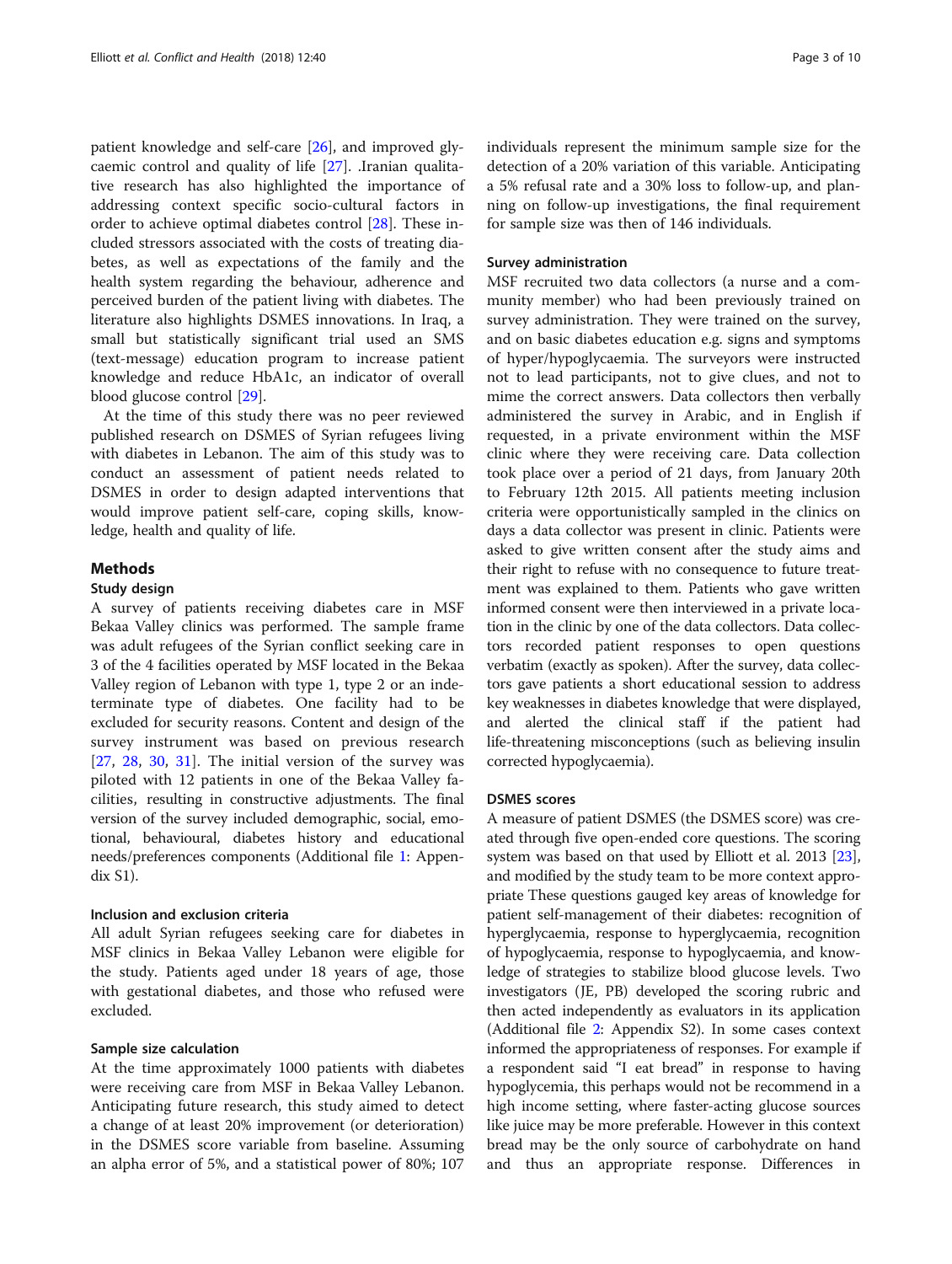evaluation were resolved through discussion. The sum of the five core questions formed the DSMES score for each patient. The maximum a patient could score was 10/10, the minimum was 0/10.

# Data analysis

Verbatim responses were grouped e.g. 'eye disease' and 'bleeding in the eyes' were classified as 'vision related complications'. Analyses were conducted using Stata software, version 14.1 (StataCorp). Linear regression model was used to determine the factors associated with DSMES Score of patients. In univariate analysis, each of the following variables were considered: age, sex, duration and type of diabetes, level of education, previous diabetes education, years with known diabetes, Ramadan fasting, having a confidant for diabetes, oral medication or insulin use, self-measurement of blood glucose and diabetes diagnosed during Syrian conflict. All the variables which were significant at 5% level in univariate analysis were considered for multivariable analysis. A multivariable regression model was then constructed using all the variables identified from univariate analysis. 'Sex' was retained in the multivariable analysis regardless of statistical significance as it is considered as an important demographic characteristic. The aim was to identify independent predictors of DSMES Score and hence variables which were not significant in the multivariable model in the presence of other variables were excluded using backwards elimination. The influence of removing the non-significant variables from the multivariable model was further gauged upon by their effect on the coefficient and statistical significance of other variables retained in the final model. Effect sizes were deemed as being statistically significant if the associated  $p$ -value from the Wald's test of the regression coefficients were < 0.05. Furthermore, the normality of residuals after running the regression analysis was checked and the residuals were close to a normal distribution. An assessment of multi-collinearity showed that multi-collinearity wasn't an issue in the regression analysis.

# Ethics, consent, permissions

Patient participation in this study was voluntary. A note explaining the study rationale and procedures, including the right to refuse participation with no consequence to their medical care, was read to the patient in their choice of Arabic or English. An opportunity to ask any questions or queries was given to prospective participants. If consent was not given, the reason for refusal was noted. All study participants included in this study gave written informed consent. These records are kept in the MSF Swiss Beirut coordination office under lock and key. All participant data was kept de-identified, and confidential. The Médecins Sans Frontières Ethics Review Board approved the study protocol (ID #1423). At all times this study was performed in accordance with the principles of the Declaration of Helsinki [\[32\]](#page-9-0).

# Results

# **Demographics**

A total of  $n = 295$  patients were approached and  $n = 292$ patients with diabetes were enrolled in the survey (Tables 1 and [2\)](#page-4-0). There were three recorded refusals, all due to lack of patient time. Patients' ages ranged from 18 to 84 years, with a median of 54. Nearly half (42%) of those had not completed any formal education; 12% had education beyond primary school. Over half of the patients surveyed (63%) provided a mobile phone number.

# Diabetes characteristics (Table [2\)](#page-4-0)

Most patients (92%) had type 2 diabetes. Median duration since diabetes diagnosis was 8 years; the longest known duration was 30 years. Self-monitoring of blood glucose (SMBG) was more common among type 1 diabetes patients than type 2 diabetes patients (73% vs. 17%,  $p =$  $p < 0.001$ ), likely influenced by the limited free distribution by MSF of blood glucose meters and testing strips to some

Table 1 Demographics of patients with diabetes in MSF clinics in Bekaa Valley, Lebanon

| Diabetes Study Group ( $N = 292$ )<br>Characteristic |          |
|------------------------------------------------------|----------|
| Sex, No. (%)                                         |          |
| Male                                                 | 112 (38) |
| Female                                               | 180 (62) |
| Age, years                                           |          |
| Mean (SD)                                            | 54 (13)  |
| Age Group, No. (%)                                   |          |
| $18 - 29$                                            | 15(5)    |
| $30 - 39$                                            | 17(6)    |
| $40 - 49$                                            | 53 (18)  |
| $50 - 59$                                            | 101 (34) |
| $60 - 69$                                            | 78 (27)  |
| $70+$                                                | 28 (10)  |
| Level of Education, No. (%)                          |          |
| None                                                 | 118 (40) |
| Primary                                              | 131 (45) |
| Secondary                                            | 23(8)    |
| Post-secondary                                       | 10(3)    |
| Unknown                                              | 10(3)    |
| Recruitment Centres, No. (%)                         |          |
| 1. Baalbek PHC                                       | 70 (24)  |
| 2. Hermal PHC                                        | 12(4)    |
| 3. Majdal Anjar                                      | 210 (72) |

Abbreviations: SD standard deviation, PHC primary health centre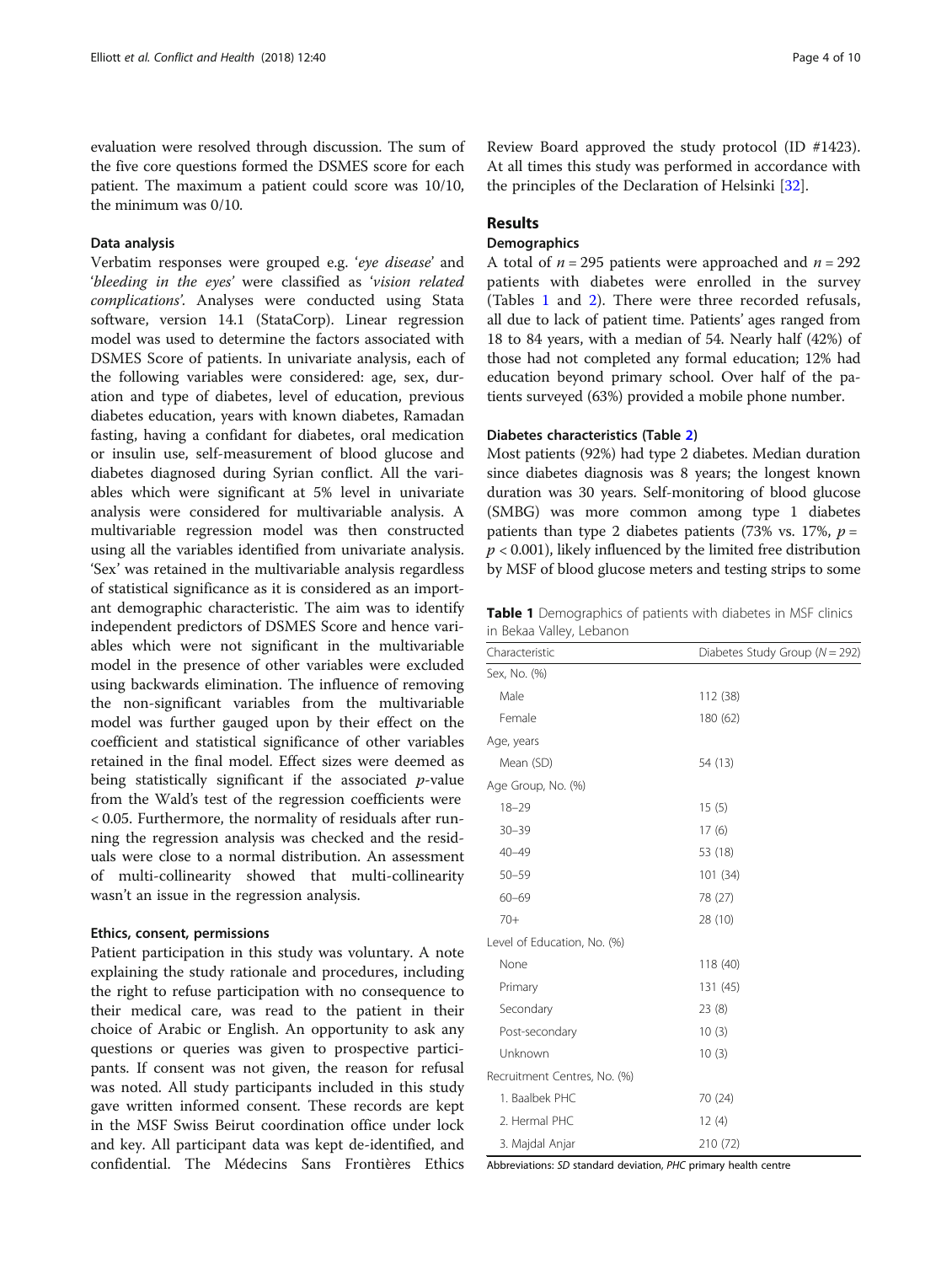| MSF clinics in Bekaa Valley, Lebanon               |                                    |  |  |  |
|----------------------------------------------------|------------------------------------|--|--|--|
| Characteristic                                     | Diabetes Study Group ( $N = 292$ ) |  |  |  |
| Type of Diabetes, No. (%)                          |                                    |  |  |  |
| Type 1                                             | 22(8)                              |  |  |  |
| Type 2                                             | 270 (92)                           |  |  |  |
| Duration of Diabetes, years                        |                                    |  |  |  |
| Median (Range)                                     | $8(0-30)$                          |  |  |  |
| Years with Known Diabetes, No. (%)                 |                                    |  |  |  |
| 1 or less                                          | 23(8)                              |  |  |  |
| $2 - 3$                                            | 33 (11)                            |  |  |  |
| $4 - 5$                                            | 56 (19)                            |  |  |  |
| $6 - 9$                                            | 60 (21)                            |  |  |  |
| 10 or more                                         | 119 (41)                           |  |  |  |
| Diabetes Diagnosed During Syrian Conflict, No. (%) |                                    |  |  |  |
| No                                                 | 203 (70)                           |  |  |  |
| Yes                                                | 88 (30)                            |  |  |  |
| Previous Diabetes Education, No. (%)               |                                    |  |  |  |
| Received                                           | 149 (51)                           |  |  |  |
| None                                               | 143 (49)                           |  |  |  |
| Medication Use, No. (%)                            |                                    |  |  |  |
| Insulin only                                       | 34 (12)                            |  |  |  |
| Oral only                                          | 216 (74)                           |  |  |  |
| Both insulin and oral                              | 39 (13)                            |  |  |  |
| No medication                                      | 3(01)                              |  |  |  |
| Self-measurement of Blood Glucose, No. (%)         |                                    |  |  |  |
| No                                                 | 229 (78)                           |  |  |  |
| Yes                                                | 63 (22)                            |  |  |  |

<span id="page-4-0"></span>Table 2 Diabetes characteristics of patients with diabetes in

patients taking insulin. Most patients reported complete adherence to diabetes medications during the previous 7 days (88%,  $n = 256$ ).

# Social and self-reported health findings

The majority of patients reported eating two (36%,  $n =$ 105) or three times (52%,  $n = 153$ ) per day. Around half (54%,  $n = 159$ ) said they had someone to talk to about diabetes. 53%  $(n = 154)$  self-reported their health as 'good' on a 5 point scale ranging from poor (score = 1) to excellent (score = 5). Ramadan fasting was highly prevalent. Patients with type 2 diabetes were significantly more likely to have undertaken a full fast than patients with type 1 diabetes (60% vs 14%,  $p < 0.001$ ). For patients with type 1 diabetes,  $n = 3$  (14%) claimed to have fully fasted, and  $n = 4$  (18%) stated they held a partial fast or had tried but had to break their fast. In total 40% of those using insulin fasted, but were less likely to have a full fast than those not on insulin (29% vs. 65%,  $p <$ 0.001).

#### Diabetes knowledge

The distribution of DSMES score is shown in Fig. [1.](#page-5-0) Mean score was  $6/10$  (IQR 4–8), with 10 patients receiving the maximum score, and nine the minimum. Inability to name a sign or symptom of hypoglycaemia  $(34\%, n = 98)$  and respond to hypoglycemia (35%,  $n = 102$ ) were more common than inability to name a sign or symptom of hyperglycaemia (8%,  $n = 24$ ) and respond to hyperglycaemia (13.7%,  $n = 40$ ). Around 1 in 5 patients (21%,  $n = 60$ ) could not mention a strategy to normalize blood glucose.

Regarding knowledge of long-term diabetes complications, vision-related complications were the most well-known (68%,  $n = 197$ ). This was followed by foot ulcers (39%,  $n = 115$ ) and kidney problems (38%,  $n = 110$ ). Sex-related issues (2%,  $n = 6$ ) were mentioned exclusively by men and only to the male data collector. 22% (63) of patients were unable to mention a complication.

#### Education needs and preferences

When asked for which topics patients needed more information, diet (90%,  $n = 263$ ), diabetes complications (82%,  $n = 238$ ) and medications (71%,  $n = 208$ ) were the most commonly mentioned. Other topics mentioned included hypo/hyperglycaemia (55%,  $n = 159$ ), exercise (43%,  $n = 125$ ) and stress (41%,  $n = 120$ ). The majority of the patients reported that they were comfortable receiving diabetes education from doctors (97%,  $n = 283$ ) or nurses (78%,  $n = 229$ ). By comparison, fewer patients were comfortable receiving education from dieticians (50%,  $n = 146$ ), community health workers (47%,  $n = 136$ ) or fellow patients (46%,  $n = 133$ ). The most preferred educational formats were group lessons (94%,  $n = 274$ ) and individual lessons (81%,  $n = 237$ ). These eclipsed written materials (7%,  $n = 19$ ), internet formats like Twitter or email (4%,  $n = 12$ ), telephone calls (2%,  $n = 7$ ) and SMS/text message  $(2\%, n = 5)$ .

#### Correlations with DSMES score

In the univariate analysis, there was a negative linear relationship between age and DSMES Score (Fig. [2](#page-5-0) and Table [3\)](#page-6-0). For an increase in age of the participant by one year, there was a decrease in the value of average DSMES score of 0.05 ( $p = < 0.001$ ). However, duration of diabetes, secondary education, previous diabetes education, having a confidant for diabetes, insulin use, self-measurement of blood glucose were independently positively associated with DSMES Score.

After controlling for factors in the multivariable regression model, secondary education, previous diabetes education, having a confidant for diabetes, and insulin intake remained statistically significant and associated with higher average DSMES Score (Table [4\)](#page-7-0). Participants with increasing age and diabetes diagnosed during the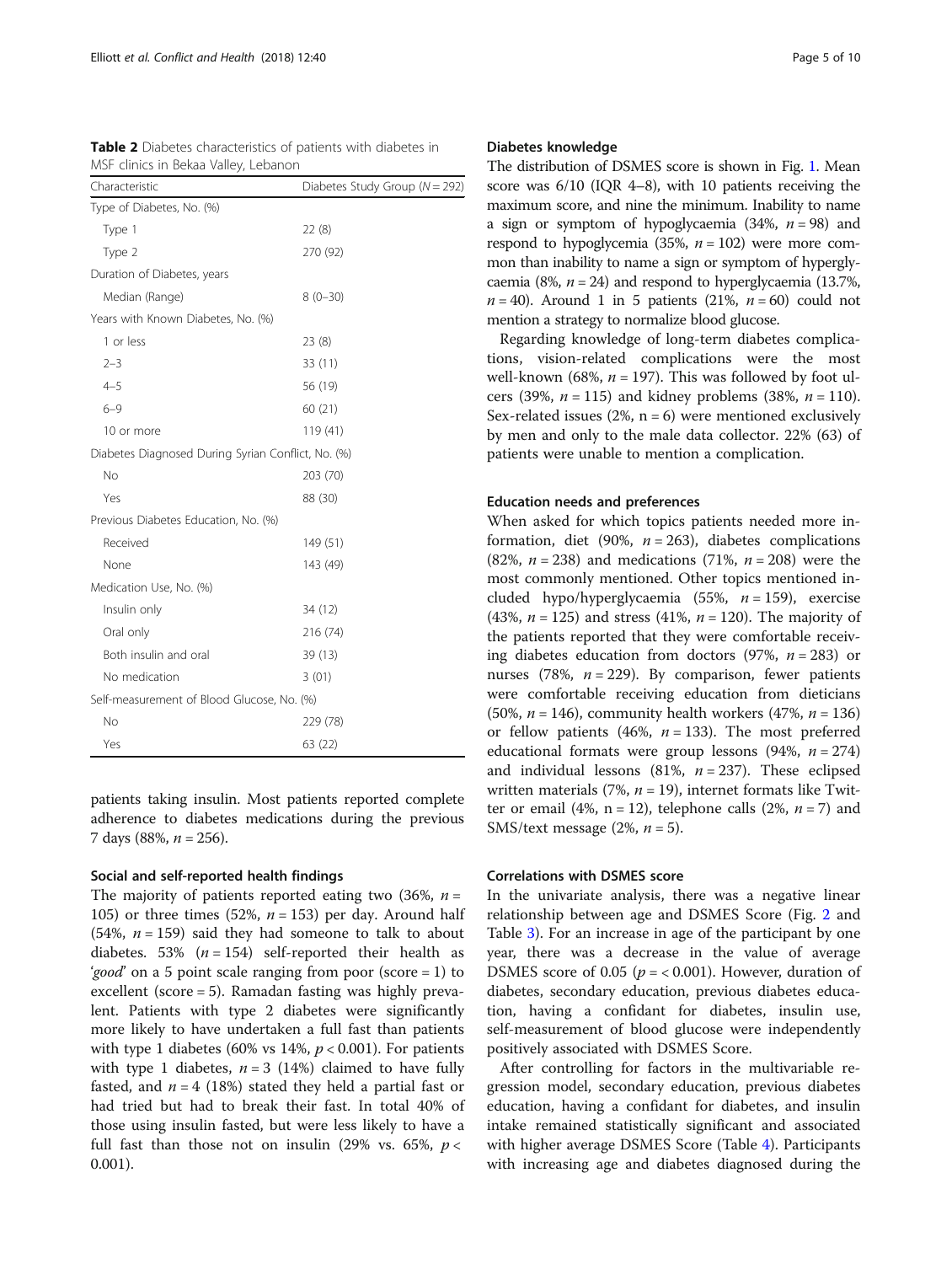<span id="page-5-0"></span>

Syrian conflict were significantly more likely to have lower DSMES Score.

# **Discussion**

This study is the first known published assessment of diabetes core knowledge and self-management in Syrian refugees living with diabetes in Lebanon. Many patients were unable to express core diabetes knowledge needed for self-monitoring and treatment. Particularly troubling was the inability of some patients to mention a way to recognize hypoglycaemia (34%,  $n = 98$ ) and respond to hypoglycemia (35%,  $n = 102$ ). This has implications for

both acute and chronic morbidity, and potentially mortality. The high number of patients who did not know how to recognize and/or respond to hypoglycaemia raises questions around patient safety. Some associations with a higher DSMES score were expected, such as having had previous diabetes education or a secondary education. The stark difference observed in patients diagnosed after the onset of Syrian crisis suggests conflict and displacement have had a detrimental impact on DSMES.

Patients using insulin were also more likely to have a higher score. This may due to more attention being paid

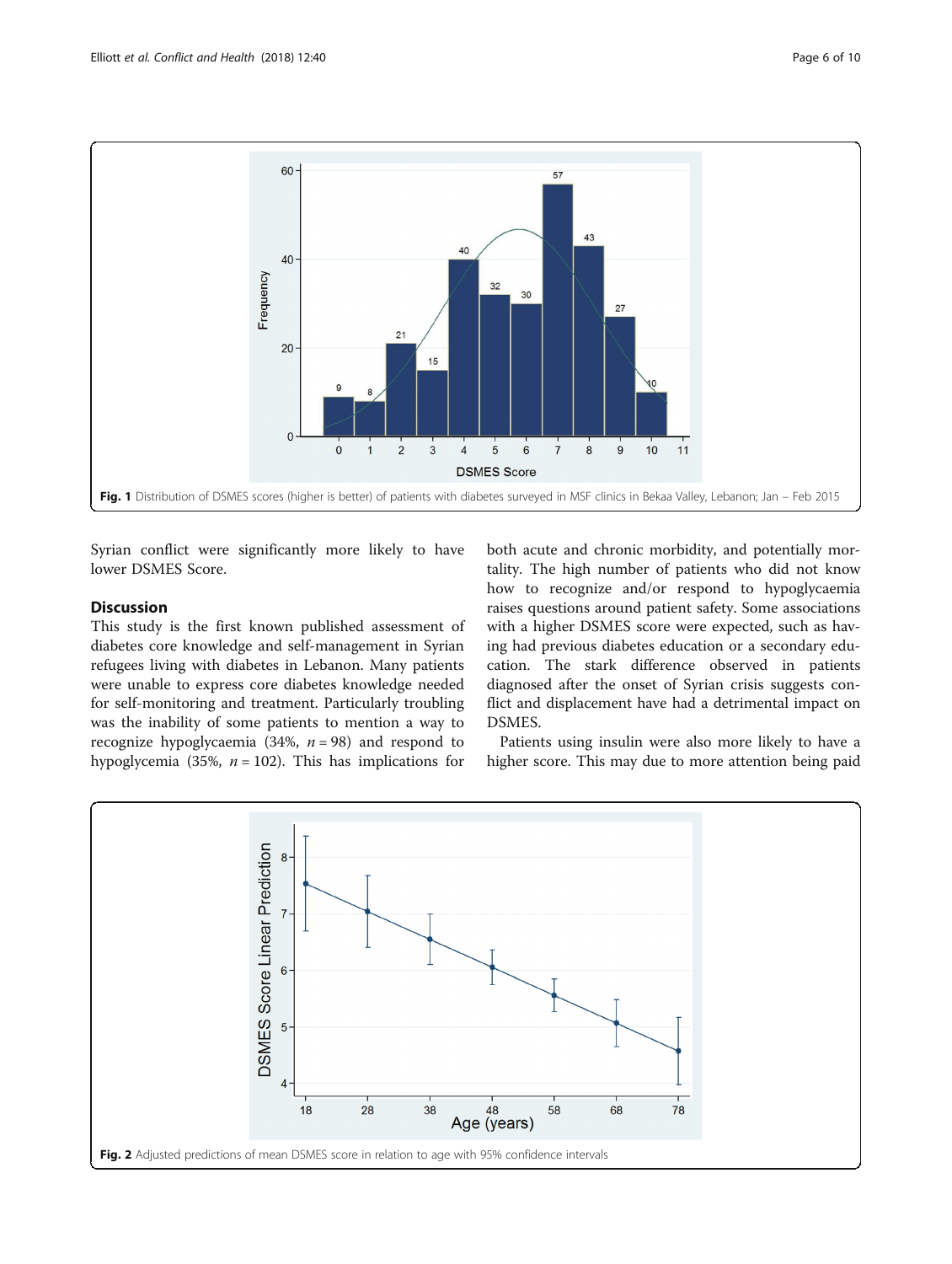<span id="page-6-0"></span>Table 3 Univariate analysis of factors associated with DSMES Score of patients with diabetes in MSF clinics in Bekaa Valley, Lebanon

| Variable                                  | Coefficient   | 95% CI         | $p$ -value |
|-------------------------------------------|---------------|----------------|------------|
| Age                                       | $-0.05$       | $-0.07, -0.03$ | < 0.001    |
| Duration of Diabetes                      | 0.13          | 0.08, 0.17     | < 0.001    |
| Sex                                       |               |                |            |
| Male                                      | Base category |                |            |
| Female                                    | $-0.18$       | $-0.77, 0.41$  | 0.555      |
| Type of Diabetes                          |               |                |            |
| Type 1                                    | Base category |                |            |
| Type 2                                    | $-2.33$       | $-3.38, -1.27$ | < 0.001    |
| Level of Education                        |               |                |            |
| None                                      | Base category |                |            |
| Primary                                   | 0.65          | 0.04, 1.26     | 0.037      |
| Secondary                                 | 2.12          | 1.03, 3.21     | < 0.001    |
| Post-secondary                            | 1.27          | $-0.31, 2.85$  | 0.114      |
| Previous Diabetes Education               |               |                |            |
| None                                      | Base category |                |            |
| Received                                  | 1.28          | 0.72, 1.83     | < 0.001    |
| Years with Known Diabetes                 |               |                |            |
| 1 or less                                 | Base category |                |            |
| $2 - 3$                                   | 0.46          | $-0.78$ , 1.70 | 0.465      |
| $4 - 5$                                   | 0.58          | $-0.56, 1.71$  | 0.318      |
| $6 - 9$                                   | 2.23          | 1.10, 3.35     | < 0.001    |
| 10 or more                                | 2.36          | 1.31, 3.40     | < 0.001    |
| Ramadan Fasting                           |               |                |            |
| No                                        | Base category |                |            |
| Yes <sup>a</sup>                          | $-0.78$       | $-1.42, -0.15$ | 0.016      |
| Having A Confidant for Diabetes           |               |                |            |
| No                                        | Base category |                |            |
| Yes                                       | 1.07          | 0.51, 1.64     | < 0.001    |
| Insulin Use                               |               |                |            |
| No                                        | Base category |                |            |
| Yes                                       | 2.19          | 1.57, 2.80     | < 0.001    |
| Oral Medication Use                       |               |                |            |
| No                                        | Base category |                |            |
| Yes                                       | $-2.12$       | $-2.96, -1.29$ | < 0.001    |
| Self-measurement of Blood Glucose         |               |                |            |
| No                                        | Base category |                |            |
| Yes                                       | 1.14          | 0.45, 1.83     | 0.001      |
| Diabetes Diagnosed During Syrian Conflict |               |                |            |
| No                                        | Base category |                |            |
| Yes                                       | $-2.02$       | $-2.60, -1.44$ | < 0.001    |

p-value are statistically significant

to education for insulin users. Having a confidant for diabetes was an interesting factor that was positively associated with a higher DSMES score, and interventions utilizing involvement of a family member or other patient supporter merit further attention. Family support interventions may be especially beneficial given the tight social bonds of this population. Research shows these interventions may improve metabolic and behavioural outcomes in both type 1 and type 2 diabetes [\[33,](#page-9-0) [34\]](#page-9-0).

Many patients fasted or attempted to fast during the previous Ramadan, in line with rates seen in Muslim populations in the region [\[35\]](#page-9-0). The precise reasons for fasting were not measured via the survey tool, but religious, cultural and family-linked factors are probable. Organizations treating Muslim patients should prepare for Ramadan through provider training and patient-focused activities like practice fasts, temporary medication regimes and setting pre-determined circumstances when the fast should be broken [\[36](#page-9-0)]. We also note the guidelines recently released by Diabetes and Ramadan International Alliance for diabetes care during Ramadan [\[37\]](#page-9-0), and the International Group for Diabetes and Ramadan, which call for focused patient education, regular glucose monitoring and adjustment of treatment regimens weeks prior to Ramadan [\[38\]](#page-9-0).

The results of this study have shown that in this context, individual and group education was preferred by patients over written materials and electronic mediums. Preference for written materials scored surprisingly low, perhaps due to the low level of formal education among patients. Simple language, structure and the use of pictures is to be encouraged.

Dietary information was the most commonly requested subject. Diet is an important but difficult topic to address in contexts where adequate dietary intake is limited by financial constraints, which have only become more difficult due to funding cuts to the World Food Program [[39](#page-9-0)]. Lastly, around 1 in 5 of the patients surveyed could not mention a single complication of diabetes, and including a discussion of possible diabetes complications (such as foot ulcers) is important, so that patients can self-monitor and know when to seek medical assistance, as well as understand the need for adherence.

Diabetes care is today a high priority for MSF [\[40](#page-9-0)]. MSF has developed clinical guidelines and tools for diabetes and comorbidity treatment. Simplified management is established in many settings, using general practitioners or clinical officers, and task shifting routine follow up care to nurses [[41\]](#page-9-0). Diabetes self-management education and support is an essential element of this patient management regardless of context. In an emergency humanitarian crisis, where access to food, medication and supplies is challenging, it can be a matter of life or death [[42\]](#page-9-0). Fostering self-management in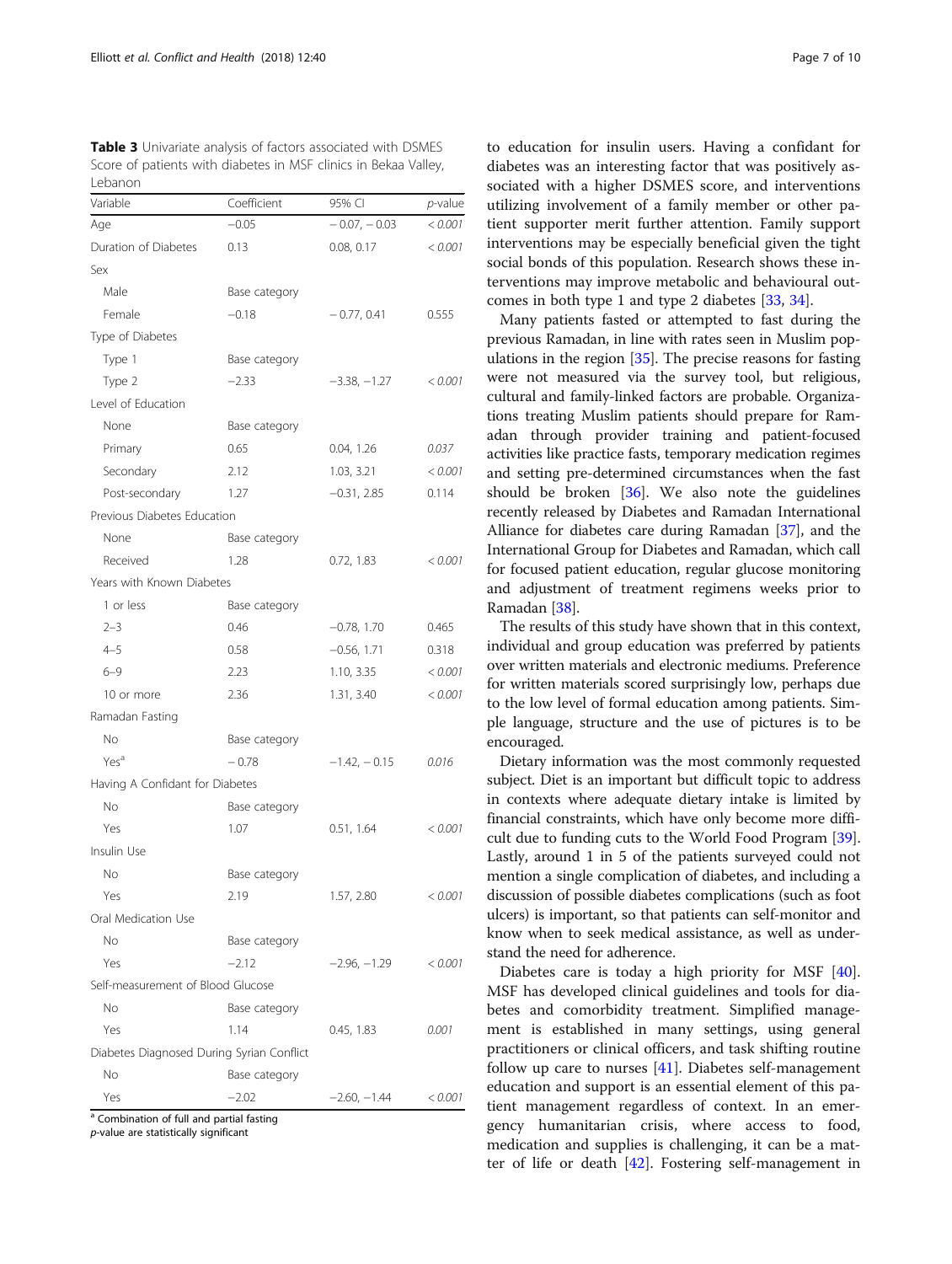| Variable                                  | Adjusted Coefficient | 95% CI         | $p$ -value |  |  |
|-------------------------------------------|----------------------|----------------|------------|--|--|
| Age                                       | $-0.04$              | $-0.06, -0.01$ | 0.003      |  |  |
| Duration of Diabetes                      | 0.03                 | $-0.03, 0.09$  | 0.331      |  |  |
| Sex, Female                               | $-0.11$              | $-0.64, 0.43$  | 0.696      |  |  |
| Level of Education                        |                      |                |            |  |  |
| Primary                                   | 0.03                 | $-0.55, 0.60$  | 0.931      |  |  |
| Secondary                                 | 1.03                 | 0.03, 2.03     | 0.043      |  |  |
| Post-secondary                            | 0.1                  | $-1.31, 1.51$  | 0.892      |  |  |
| Receiving Previous Diabetes Education     | 0.49                 | $-0.02, 1.00$  | 0.059      |  |  |
| Ramadan Fasting                           | 0.39                 | $-0.21, 0.99$  | 0.205      |  |  |
| Having a Confidant for Diabetes           | 0.8                  | 0.27, 1.33     | 0.003      |  |  |
| Insulin Use                               | 1.43                 | 0.66, 2.19     | < 0.001    |  |  |
| Diabetes Diagnosed During Syrian Conflict | $-1.56$              | $-2.27, -0.85$ | < 0.001    |  |  |

<span id="page-7-0"></span>Table 4 Multivariable linear regression model for factors influencing DSMES Score of patients with diabetes in MSF clinics in Bekaa Valley, Lebanon

p-value are statistically significant

patients can potentially improve patient self-care, coping skills, knowledge, health and quality of life, while simplifying clinical management e.g. patients being more aware of issues concerning their chronic disease(s) and how to communicate them to the provider, as well as rationalizing available resources.

However, DSMES provision remains challenging in the settings where MSF operates. Further, many of the self-management barriers which patients face are social determinants of health such as poverty, housing insecurity, unstable settings, and social isolation. MSF has however a long and innovative history of supporting self-management and patient education for other chronic diseases, especially TB and HIV/AIDS. Strategies used by MSF for other chronic diseases are being increasingly adapted to diabetes care  $[43]$ , – methodology such as peer groups, pill clubs and task shifting – and this adaptation can be assisted by an assessment of the contextual factors [\[41\]](#page-9-0). Using a simple questionnaire such as this one to assess a baseline level of knowledge can provide a rapid understanding of core areas of knowledge, and allow a busy team to orient patient education to the important gaps.

#### Limitations

The busiest MSF clinic in Bekaa Valley, located in Aarsal, was not included in this study due to security constraints [\[44\]](#page-9-0). HbA1c and other bio-markers were not incorporated into the study. A major limitation of this study is that the survey tool was made bespoke for this context and has not been validated against health outcomes or subject to an inter-rater reliability validation exercise. It also remains to be seen to what extent the benefits of DSMES demonstrated in other contexts are replicable.

# Conclusions

Humanitarian organizations treating patients with diabetes should anticipate the need to provide DSMES and tailor interventions based on the results of needs assessments. Assessing patient baseline DSMES levels and needs through a survey provides a useful basis for humanitarian organizations seeking to provide diabetes care. The results can be used to appropriately target DSMES interventions adapted to patients' identified needs and preferences, as a component of a model of care adapted to the context.

# Additional files

[Additional file 1:](https://doi.org/10.1186/s13031-018-0174-9) Appendix S1 Survey Instrument (English Version). (DOCX 105 kb) [Additional file 2:](https://doi.org/10.1186/s13031-018-0174-9) Appendix S2 DSMES Scoring Rubric. (DOCX 43 kb)

#### Abbreviations

ANOVA: Analysis of variance; DSMES: Diabetes Self-Management, Education, and Support; HbA1c: Hemoglobin A1c; HIV/AIDS: Human Immunodeficiency Virus / Acquired Immune Deficiency Syndrome; IBM: International Business Machines Corporation; MSF: Médecins Sans Frontières (English = Doctors Without Borders); NCD: Non-communicable Disease; OCG: Operational Centre Genève (MSF Swizterland); OHA: Oral Hypoglycemic Agents; READ: Ramadan Education and Awareness in Diabetes; SMBG: Self-Monitoring of Blood Glucose; SMS: Short Message Service; TB: Tuberculosis; UNHCR: United Nations High Commissioner for Refugees

#### Acknowledgements

We thank the patients and staff who made this study possible. We are particularly grateful to Najate El Rahy, Nour Yahfoufi, Milad Zein Eddine, Asmaa Shakif, Eugenia Petoukhov, Zeina Saliba, Cesar Abdul-Massih, Gustavo Fernandez, Iza Cignelecki and Aude Nguyen.

#### Funding

This project was solely funded by Médecins Sans Frontières as operational research.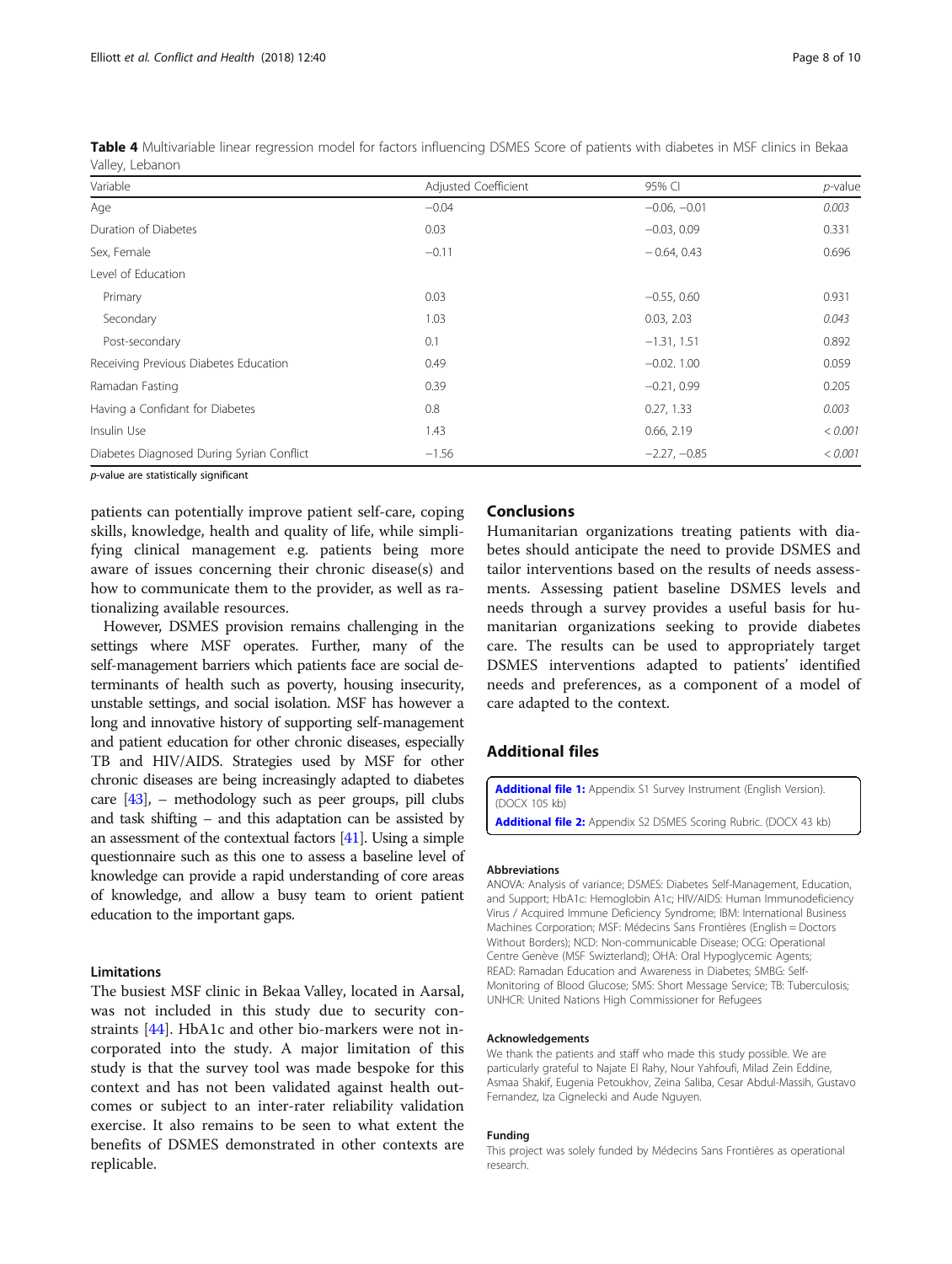#### <span id="page-8-0"></span>Availability of data and materials

Data and materials are attached as supplementary materials and can be made available to the readership.

#### Authors' contributions

JAE - project conception, study protocol development, creation of initial survey tool, pilot of initial survey tool, data collector training, overseeing data collection, statistical review, initial draft of the manuscript, critical review of the manuscript, submission of manuscript. DD – statistical analysis, tables and figures, critical review of the manuscript. PC - project conception, study protocol development and review, critical review of the manuscript. FS project conception, critical review of manuscript. MS - project conception, study protocol development and review, critical review of the manuscript. AR - project conception, study protocol development and review, creation of initial survey tool. ML - study protocol review, staff training. PB - project conception, study protocol development and review, initial draft of the manuscript, critical review of the manuscript. All authors read and approved the final manuscript.

#### Ethics approval and consent to participate

The Médecins Sans Frontières Ethics Review Board approved the study protocol (ID #1423). At all times this study was performed in accordance with the principles of the Declaration of Helsinki. Voluntary, informed written consent was sought from all participants and their caregivers when applicable.

#### Consent for publication

This article does not use individual participant's data in any form (including images, videos, voice recordings etc). Participant data is aggregated and presented de-identified. To publish under these provisions we received permission from the above ERB.

#### Competing interests

The authors declares that they have no competing interests.

#### Publisher's Note

Springer Nature remains neutral with regard to jurisdictional claims in published maps and institutional affiliations.

#### Author details

<sup>1</sup>Médecins Sans Frontières/Doctors Without Borders Canada, 551 Adelaide St W, Toronto, ON M5V 0N8, Canada. <sup>2</sup>Médecins Sans Frontières, Rue de Lausanne 78, Geneva 1202, Switzerland. <sup>3</sup>Karolinska Institute, Stockholm, Sweden. <sup>4</sup>T1International, Cheltenham, UK.

#### Received: 23 February 2018 Accepted: 14 August 2018 Published online: 12 September 2018

#### References

- 1. Holmes D. Chronic disease care crisis for Lebanon's Syrian refugees. The Lancet Diabetes & Endocrinology. 2015;3:102.
- 2. Doocy S, Lyles E, Roberton T, Akhu-Zaheya L, Oweis A, Burnham G. Prevalence and care-seeking for chronic diseases among Syrian refugees in Jordan. BMC Public Health. 2015;15 [https://doi.org/10.1186/s12889-015-](https://doi.org/10.1186/s12889-015-2429-3) [2429-3.](https://doi.org/10.1186/s12889-015-2429-3)
- 3. International Diabetes Federation. IDF Diabetes Atlas Sixth Edition. Brussels: International Diabetes Federation; 2013.
- 4. United Nations High Commissioner for Refugees (UNHCR). Operational Portal - Syrian Emergency. 2018. <https://data2.unhcr.org/en/situations/syria>. Accessed 23 May 2018.
- 5. van Vliet S, Hourani G. Regional differences in the conditions of Syrian refugees in Lebanon: Civil Society Knowledge Centre; 2014. [http://cskc.](http://cskc.daleel-madani.org/PAPER/REGIONAL-DIFFERENCES-CONDITIONS-SYRIAN-REFUGEES-LEBANON) [daleel-madani.org/PAPER/REGIONAL-DIFFERENCES-CONDITIONS-SYRIAN-](http://cskc.daleel-madani.org/PAPER/REGIONAL-DIFFERENCES-CONDITIONS-SYRIAN-REFUGEES-LEBANON)[REFUGEES-LEBANON](http://cskc.daleel-madani.org/PAPER/REGIONAL-DIFFERENCES-CONDITIONS-SYRIAN-REFUGEES-LEBANON). Accessed 4 May 2015
- 6. Médecins Sans Frontières. MSF Activities. 2015. [https://www.msf.org/.](https://www.msf.org/)
- Loveman E, Cave C, Green C, Royle P, Dunn N, Waugh N. The clinical and cost-effectiveness of patient education models for diabetes: a systematic review and economic evaluation. Health Technol Assess. 2003;7 [http://wrap.](http://wrap.warwick.ac.uk/52144/) [warwick.ac.uk/52144/](http://wrap.warwick.ac.uk/52144/). Accessed 9 Feb 2015
- 8. Tuerk PW, Mueller M, Egede LE. Estimating physician effects on glycemic control in the treatment of diabetes methods, effects sizes, and implications for treatment policy. Diabetes Care. 2008;31:869–73.
- 9. Fan L, Sidani S. Effectiveness of diabetes self-management education intervention elements: a meta-analysis. Can J Diabetes. 2009;33:18–26.
- 10. Brown A. How many factors actually affect blood glucose. diaTribe. 2014. [http://diatribe.org/issues/68/adams-corner.](http://diatribe.org/issues/68/adams-corner) Accessed 26 Jan 2015.
- 11. Diabetes Control and Complications Trial Research Group (DCCT). The effect of intensive treatment of diabetes on the development and progression of long-term complications in insulin-dependent diabetes mellitus. N Engl J Med. 1993;30:977–86.
- 12. UK Prospective Diabetes Study (UKPDS) Group. Intensive blood-glucose control with sulphonylureas or insulin compared with conventional treatment and risk of complications in patients with type 2 diabetes (UKPDS 33). Lancet. 1998;352:837–53.
- 13. American Diabetes Association. Implications of the United Kingdom prospective diabetes study (UKPDS). Diabetes Care. 2002;25:s28–32.
- 14. Rubin RR, Peyrot M. Quality of life and diabetes. Diabetes Metab Res Rev. 1999;15:205–18.
- 15. Powers MA, Bardsley J, Cypress M, Duker P, Funnell MM, Hess Fischl A, et al. Diabetes self-management education and support in type 2 diabetes: a joint position statement of the American Diabetes Association, the American Association of Diabetes Educators, and the academy of nutrition and dietetics. Diabetes Care. 2015;38:1372–82.
- 16. Debussche X, Besançon S, Balcou-Debussche M, Ferdynus C, Delisle H, Huiart L, et al. Structured peer-led diabetes self-management and support in a low-income country: the ST2EP randomised controlled trial in Mali. PLoS One. 2018;13:e0191262.
- 17. Gagliardino JJ, Aschner P, Baik SH, Chan J, Chantelot JM, Ilkova H, et al. Patients' education, and its impact on care outcomes, resource consumption and working conditions: data from the international diabetes management practices study (IDMPS). Diabetes Metab. 2012;38:128–34.
- 18. Strong J, Varady C, Chahda N, Doocy S, Burnham G. Health status and health needs of older refugees from Syria in Lebanon. Confl Heal. 2015;9 [https://doi.org/10.1186/s13031-014-0029-y.](https://doi.org/10.1186/s13031-014-0029-y)
- 19. Sethi S, Jonsson R, Skaff R, Tyler F. Community-based noncommunicable disease Care for Syrian Refugees in Lebanon. Global Health: Sci Pract. 2017; 5:495–506.
- 20. Gammouh OS, Al-Smadi AM, Tawalbeh LI, Khoury LS. Chronic diseases, lack of medications, and depression among Syrian refugees in Jordan, 2013– 2014. Prev Chronic Dis. 2015;12 [https://doi.org/10.5888/pcd12.140424.](https://doi.org/10.5888/pcd12.140424)
- 21. Collins DRJ, Jobanputra K, Frost T, Muhammed S, Ward A, Shafei AA, et al. Cardiovascular disease risk and prevention amongst Syrian refugees: mixed methods study of Médecins Sans Frontières programme in Jordan. Confl Heal. 2017;11 <https://doi.org/10.1186/s13031-017-0115-z>.
- 22. Zamzam S, Anoosheh M, Ahmadi F. Barriers to diabetes control from Syrian women's perspectives: diabetes control in Syrian women. Jpn J Nurs Sci. 2013;10:121–9.
- 23. Elliott JA, Abdulhadi NN, Al-Maniri AA, Al-Shafaee MA, Wahlström R. Diabetes self-management and education of people living with diabetes: a survey in primary health Care in Muscat Oman. PLoS One. 2013;8:e57400.
- 24. Al-Maskari F, El-Sadig M, Al-Kaabi JM, Afandi B, Nagelkerke N, Yeatts KB. Knowledge, attitude and practices of diabetic patients in the United Arab Emirates. PLoS One. 2013;8:e52857.
- 25. Dube L, Van den Broucke S, Housiaux M, Dhoore W, Rendall-Mkosi K. Type 2 diabetes self-management education programs in high and low mortality developing countries: a systematic review. Diabetes Educ. 2015;41(1):69–85. [https://doi.org/10.1177/0145721714558305.](https://doi.org/10.1177/0145721714558305) Epub 2014 Nov 12. Review. PubMed PMID: 25392297.
- 26. Karakurt P, Kaşıkçı MK. The effect of education given to patients with type 2 diabetes mellitus on self-care: education given to patients with diabetes. Int J Nurs Pract. 2012;18:170–9.
- 27. Rostambeigy P, Ghaemi SZ, Shirazi FM, Hashemi N. The effects of nutrition education and insulin injection training on glycemic control in Iranian patients with type 1 Diabetes. 2014. [http://soeagra.com/abr/abrjune2014/24.](http://soeagra.com/abr/abrjune2014/24.pdf) [pdf](http://soeagra.com/abr/abrjune2014/24.pdf). Accessed 9 Feb 2015.
- 28. Masoudi Alavi N, Ghofranipour F, Ahmadi F, Babaee G, Rajab A, Emami A. Explanatory model of diabetes management; an experience from Iran. Nursing and Midwifery Studies. 2012;1:100–6.
- 29. Haddad NS, Istepanian R, Philip N, Khazaal FAK, Hamdan TA, Pickles T, et al. A feasibility study of mobile phone text messaging to support education